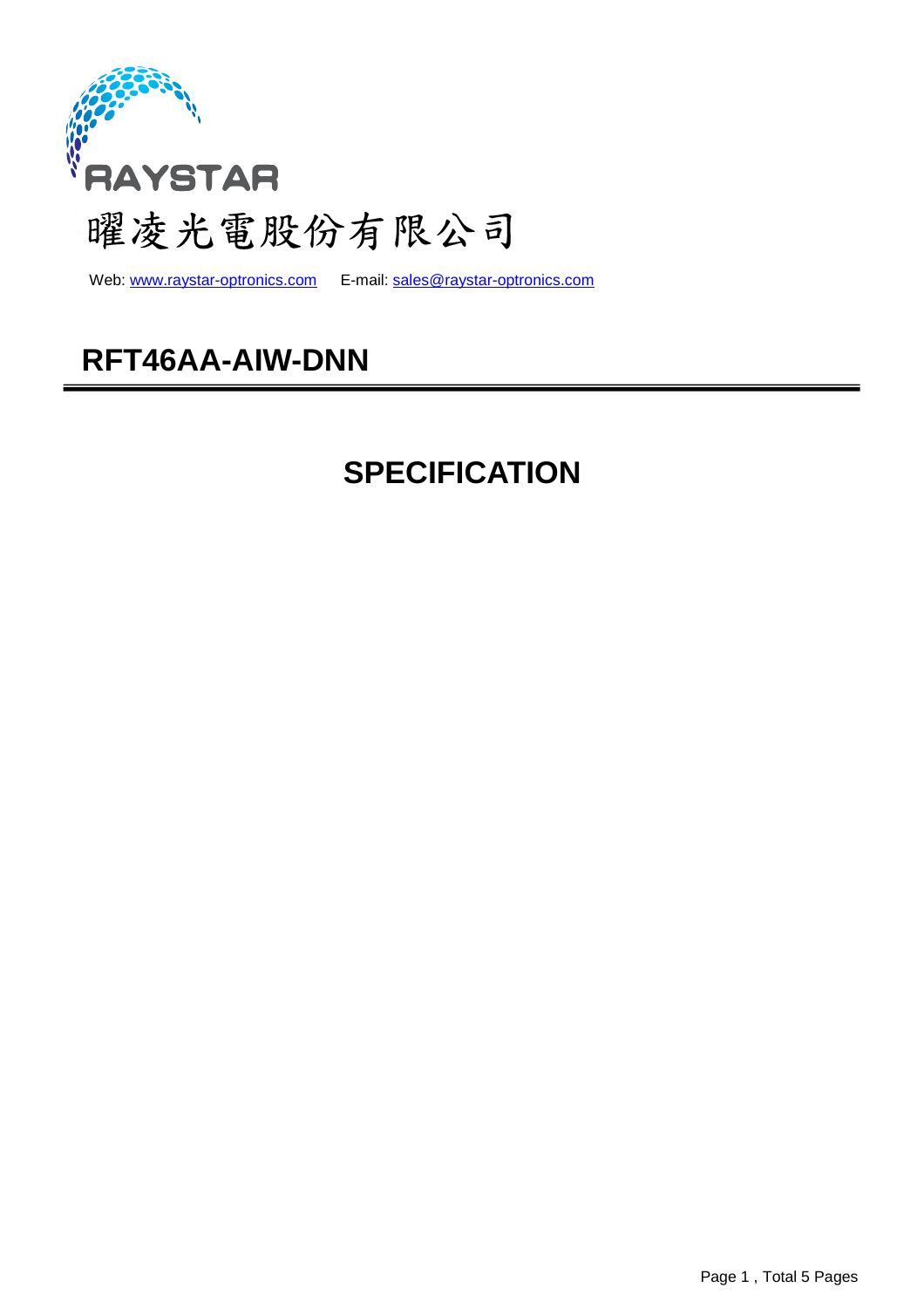

### **General Specifications**

- Size: 4.6 inch
- Dot Matrix: 800 x RGB x 320(TFT) dots
- Module dimension:  $120.7(W) \times 56.16(H) \times 3.1(D)$  mm
- Active area: 108 x 43.2 mm
- Dot pitch:  $0.045(W) \times 0.135(H)$  mm
- LCD type: TFT, Normally White, Transmissive
- View Direction: 12 o'clock
- Gray Scale Inversion Direction: 6 o'clock
- Aspect Ratio: Bar Type
- Backlight Type: LED, Normally White
- Touch Panel: Without Touch Panel
- Surface: Anti-Glare

\*Color tone slight changed by temperature and driving voltage.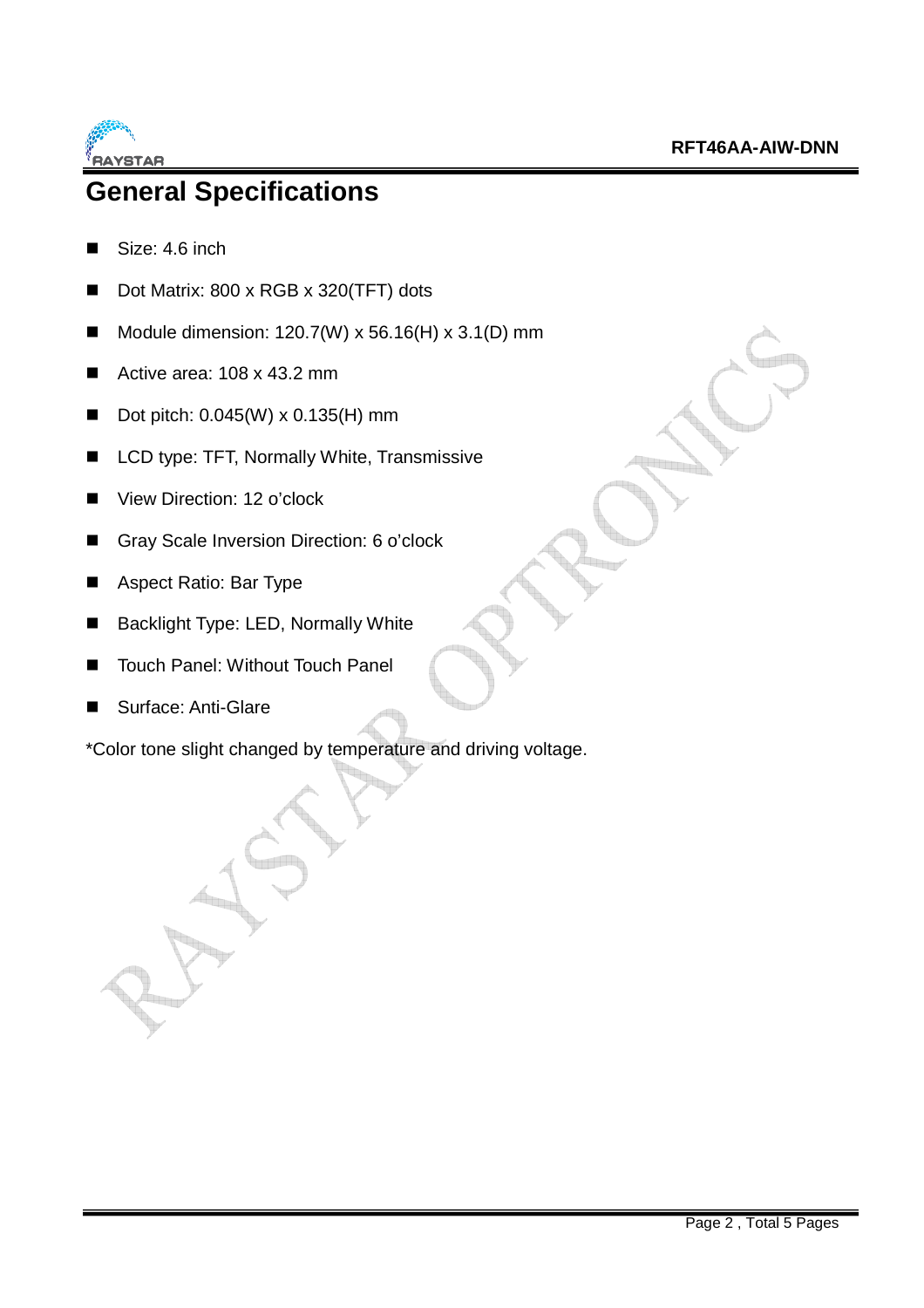

#### **Interface LCM PIN Definition**

| No.            | <b>Symbol</b> | <b>Description</b>               |
|----------------|---------------|----------------------------------|
| $\mathbf 1$    | VLED-         | <b>Backlight LED Cathode</b>     |
| $\overline{2}$ | VLED+         | Backlight LED Anode.             |
| 3              | <b>GND</b>    | <b>System Ground</b>             |
| $\overline{4}$ | <b>VDD</b>    | Power supply for logic operation |
| $5 - 12$       | R0~R7         | Data bus                         |
| $13 - 20$      | $G0 - G7$     | Data bus                         |
| $21 - 28$      | B0~B7         | Data bus                         |
| 29             | <b>GND</b>    | <b>System Ground</b>             |
| 30             | <b>DCLK</b>   | Pixel clock signal               |
| 31             | <b>DISP</b>   | Display on/off control           |
| 32             | <b>HSYNC</b>  | Horizontal Sync signal           |
| 33             | <b>VSYNC</b>  | Vertical Sync signal             |
| 34             | <b>DE</b>     | Data Enable                      |
| 35             | <b>NC</b>     | No connect                       |
| 36             | <b>GND</b>    | <b>System Ground</b>             |
| 37             | <b>NĈ</b>     | No connect                       |
| 38             | <b>NC</b>     | No connect                       |
| 39             | <b>NC</b>     | No connect                       |
| 40             | <b>NC</b>     | No connect                       |
|                |               |                                  |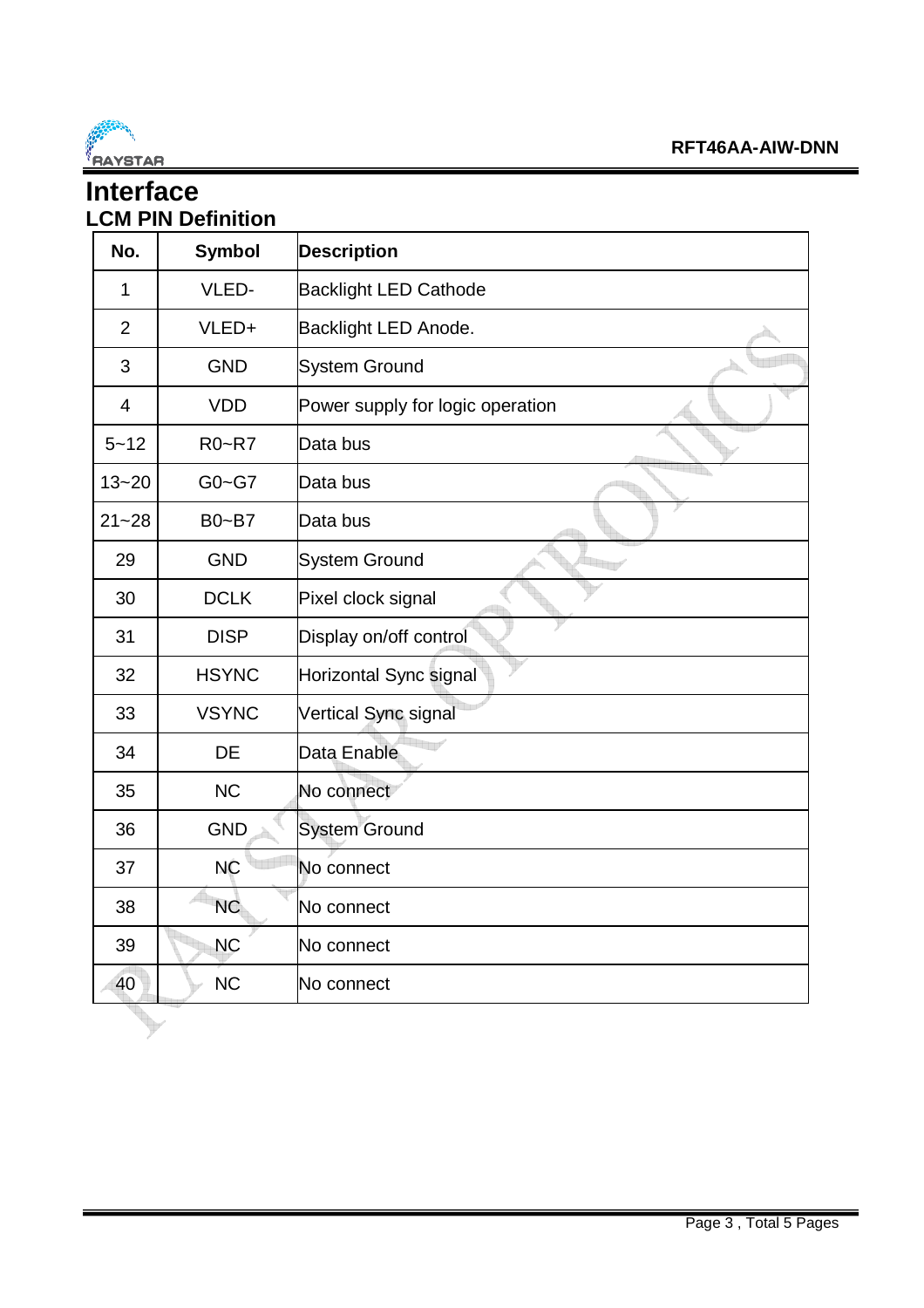

### **Contour Drawing**